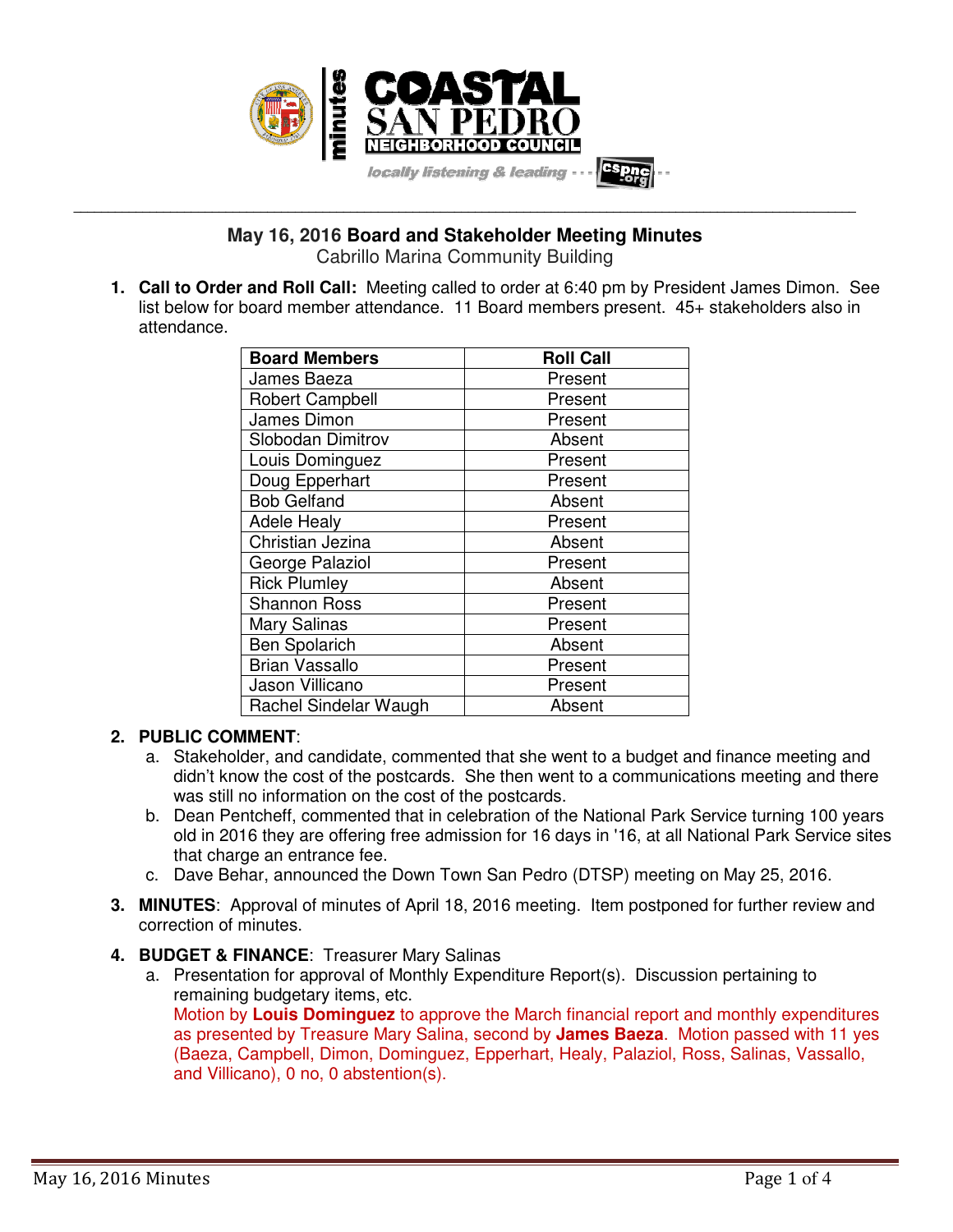Motion by **James Baeza** to approve the April financial report and monthly expenditures as presented by Treasure Mary Salina, second by **Jason Villicano**. Motion passed with 11 yes (Baeza, Campbell, Dimon, Dominguez, Epperhart, Healy, Palaziol, Ross, Salinas, Vassallo, and Villicano), 0 no, 0 abstention(s).

b. The Treasurer shall be authorized to take all remaining funds, after all invoices and Neighborhood Purpose Grants are paid, and deposit them into the CSPNC United States Postal Service account. Item 16.2.a. addressed here. Motion from committee. Motion passed with 11 yes (Baeza, Campbell, Dimon, Dominguez, Epperhart, Healy, Palaziol, Ross, Salinas, Vassallo, and Villicano), 0 no, 0 abstention(s).

# **5. SAN PEDRO HIGH SCHOOL GIRLS VOLLEYBALL** – Dave Behar

a. Presentation and recognition.

# **6. LAPD REPORT**:

- a. New Harbor Area Station Commander will introduce himself and talk about his goals for the area Captain Oerb
	- i. Gave a brief introduction and recap of his history with LAPD
	- ii. In the two months that he has been here he has brought in systems to better monitor their deployment, has a daily crime meeting, and created an accountability system in the division, mid and end of watch.
	- iii. For the Legends Car Show he wants everyone to be clear on what is going to happen in the area.
	- iv. Stakeholder Bob Milling commented about tagging that occurred last weekend.
	- v. A stakeholder commented that our former SLO, Eve Wight, worked really well with the area neighborhood watches.
- b. SLO Lopez filling in for new SLO Elliott Rubright
	- i. SLO Elliott Rubright's contact information, email 38205@lapd.lacity.org, Cell (same as Eve Wight) 310-726-7925.
	- ii. Board member Mary Salinas asked about an incident on April 19<sup>th</sup> at Point Fermin Park.

# **REPORTS FROM GOVERNMENT AGENCYREPRESENTATIVES**

- **7. Port of Los Angeles**: Augie Bezmalinovich
	- a. The next Board of Harbor Commissioners meetings are Thursday, May 19th, at the Port Administration building, at 8:30 am and Thursday, June 2<sup>nd</sup>, at Bannings Landing at 6:00 pm.
	- b. The approval of the permit between the Port and San Pedro Public Market, LLC is expected to go before the Harbor Commissioners for approval at the May 19<sup>th</sup> meeting. If approved, it will then go to the City Council for approval.
	- c. The boat tenants in the San Pedro Marina in front of Acapulco restaurant have been given notice to vacate by the end of April so the area can be cleared for the future Promenade project.
	- d. The Port has leased two additional rubber tire trolleys and the PBID will administrate the extended routes and schedules.
	- e. The Port is working with the Boy Scouts to develop a term sheet to begin negotiations on a new lease for the Boy Scout Camp.
	- f. The rail lines just north of Gaffey will have the lights and arms removed as these lines are no longer in use. The actual rails will remain.
	- g. On Saturday May 21, 2016 the port is offering free one-hour harbor boat tours from 10:00 am to 3:00 pm.
	- h. Cars and Stripes is Friday, July 1, 2016 at the Fan Fair Fountain.
	- i. Fleet Week begins on September 1, 2016, Labor Day Weekend.

### **8. PRESENTATION: Legends Car Club San Pedro** update to Stakeholders with regard to the 2016 car show.

a. The representative gave a brief introduction and history of the event. He is the event coordinator and will handle all aspects of the event.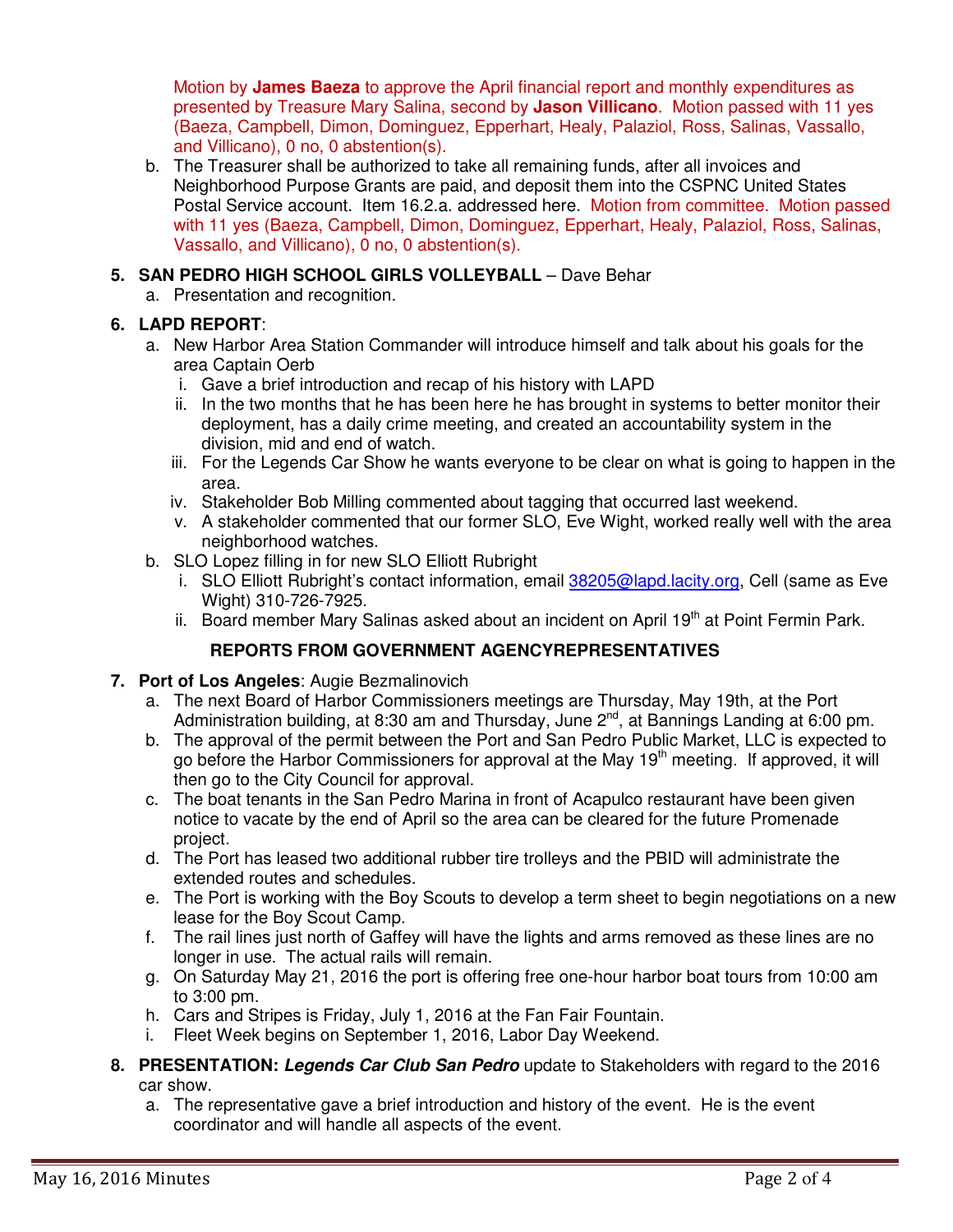- b. The event will be a no alcohol event and enforced by searching vehicles and personal items by their Los Angeles City approve security.
- c. They distributed handouts, which included rules & regulation and various maps of proposed layout of vehicles in the park, visitor parking, participant car staging, and a traffic plan for both before and after the event.
- d. They are proposing to have participating cars stage in Angel's Gate Park.
- e. They are coordinating with LAPD, LAFD, Recreation and Parks and LADOT. Both in advance and the day of the event.
- f. They are proposing to reserve approximately 40 parking places for residents at the Peso del Mar and Gaffey public parking lot.
- g. They have a permit with the Port for participants to park their trailers at the parking lot at 22<sup>nd</sup> and Harbor Blvd.
- h. They will provide a cell number that residents can call the day of the event if they have problems or issues.
- i. Stakeholder Donald Galaz asked that we give this one more try. Motion by **Louis Dominguez** to support the San Pedro Legends Car Club event, second by **Jason Villicano**. Motion passed with 11 yes (Baeza, Campbell, Dimon, Dominguez, Epperhart, Healy, Palaziol, Ross, Salinas, Vassallo, and Villicano), 0 no, 0 abstention(s).
- **9. PRESENTATION by LAUSD, District South Superintendent Downing, Regarding Christensen** Science Center, community update by Superintendent Christopher Downing.
	- a. The focus group made several recommendations that Superintendent Downing incorporated into a PowerPoint presentation.
	- b. The Science Center site costs the district approximately \$400,000 annually. A school would generate income with attendance driven funding.
	- c. The primary recommendation is to build a state of the art STEAM Magnet school for 450 students for grades  $6<sup>th</sup>$  to  $8<sup>th</sup>$ .
	- d. Superintendent Downing asked for the boards support in the form of a letter, needed by the first week of June, and to attend LAUSD board meetings where this budget issue is on the agenda.
	- e. Board member Shannon Ross thanked Mr. Downing, she loves the design and that he listened. Motion by **Louis Dominguez** to provide a letter of support for the Christensen Science Center proposed project to LAUSD, second by **Jason Villicano**. Motion passed with 11 yes (Baeza, Campbell, Dimon, Dominguez, Epperhart, Healy, Palaziol, Ross, Salinas, Vassallo, and Villicano), 0 no, 0 abstention(s).

### **10. ALTA SEA UPDATE | Dean Pentcheff** - update to Stakeholders

a. Update postponed due to time constraints.

# **11. COMMITTEE QUESTION TIME**:

- a. Selection update Leslie Jones, Chair
	- i. They need volunteers for the May 21, 2016 voting at Point Fermin Park.
	- ii. She is excited as the event is getting grand.

### **12. BOARD MEMBER COMMENTS**: None

### **13. APPOINTMENTS** – None

### **14. PRESIDENT'S REPORT**

a. We still have two months of work to do for the people. I am really happy that some of you are running for reelection on to this board. Accordingly, if you receive an email from me I would appreciate a response.

# **15. ACTION ITEMS**

# **1. STAKEHOLDER MOTIONS**

a. The Coastal San Pedro Neighborhood Council supports the variance application of Terrence S. Terauchi and Ping Luh at 953 W. 20<sup>th</sup> Street, San Pedro, CA 90731 for a 10-foot setback variance. Motion by **James Baeza** to support the San Pedro Legends Car Club event,